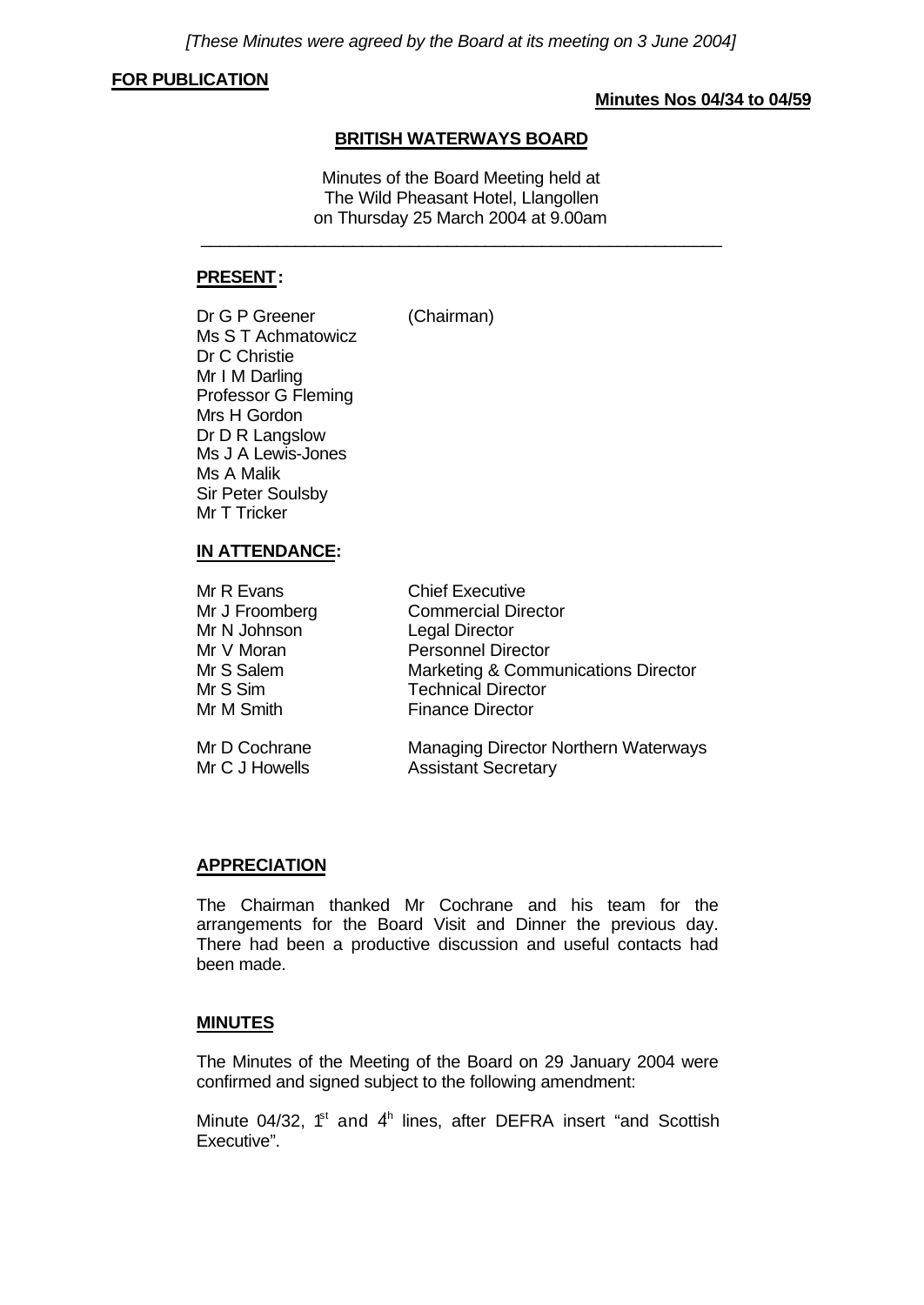## **MATTERS ARISING**

## **Caledonian Canal Commercial Operators (Minute 04/01)**

04/34 The Chief Executive advised that contrary to his previous understanding of the position he had received reports that the Chairman of the Association of Pleasure Craft Operators, intended to represent the hotel operators in opposing the new charging system. He was seeking further clarification about this. He confirmed that BW would implement the new charging system from  $f<sup>st</sup>$  April as previously announced. Also that a robust process, which was fully documented, had led up to this decision.

### **Non-Executive Directors' Remuneration (Minute 04/05)**

04/35 The Personnel Director advised that there had been no progress on this matter since his report to the last Board Meeting. He was pressing for any early meeting with DEFRA officials.

## **Government Funding (Minute 04/09)**

04/36 The Chief Executive reported that he had not received a satisfactory response from DEFRA on the rationale for the £2.5m cut in BW's grant in 2004/05. This had followed the £90m shortfall in DEFRA's budget caused by the Farm Cattle [30 months] Scheme. All he had been given was a list of DEFRA sponsored organisations and the quantum of the cut in each case. Nor had he been given information on how much of the £90m DEFRA had absorbed itself. On the basis of this limited response, however, it appeared that the cut had been applied across DEFRA organisations piecemeal with no account taken of merit.

> The Board agreed for the reasons given at the previous meeting, particularly that DEFRA had seen BW as a good investment, that it was justified in seeking a fuller explanation. The Chairman and Chief Executive would consider the appropriate approach including raising the issue with the Waterways Minister and with officials when they next meet.

> The Chairman, referring to the dinner with Ministers in Autumn 2003, reported that Government business had meant it had been necessary to re-arrange scheduled meetings with the Education Secretary and the PPS to the Chancellor of the Exchequer but it was hoped these would take place shortly.

### **Moorings – Prompt Payment Discount (Minute 04/16)**

04/37 The Commercial Director advised that BW Marinas Limited was refining its approach to the withdrawal of the 10% prompt payment discount. It was now considering phasing this over 2 years and there might be differences between the marinas.

> Mr Froomberg assured the Board that the approach was acceptable including in terms of the protocol and that this could be readily demonstrated. He would advise the Chief Executive further on the detail.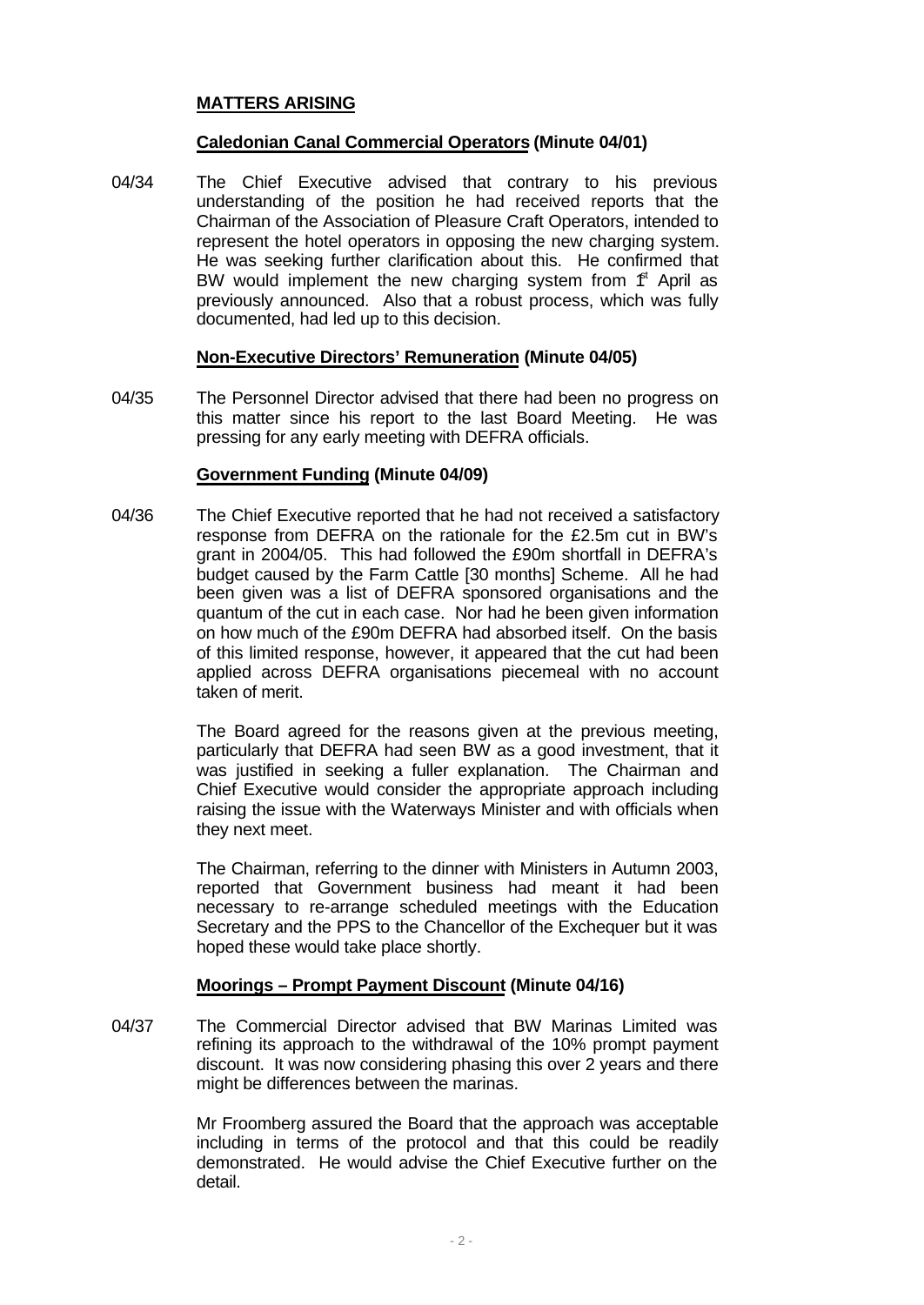## **Operational Projects – Sustainability (Minute 04/17)**

04/38 Professor Fleming reported that he had discussed further with the Technical Director the measuring and reporting of the sustainability element of projects and welcomed the progress being made. This involved a sustainability register for each project. This would lead in time to the preparation of spreadsheets allowing year-on-year comparisons of savings e.g. in the carriage of aggregates, re-cycled materials used. In addition to capturing progress made, this would inform future Board debates on environmental policy and sustainability. The Board welcomed the update and looked forward to receiving these reports.

### **Health & Safety in BW (Minute 04/18)**

04/39 The Technical Director confirmed that he had circulated details of the Question and Answer session with the BW Safety Adviser, Mr Evans, which Board Members were invited to attend. Mr Sim also confirmed that the date for BW's National Safety Conference would be issued shortly.

### **BP Grangemouth (Minute 04/23)**

04/40 The Chief Executive reported on progress in pursuing BW's concerns about the BP/Scottish Water contract at Grangemouth as agreed at the last meeting. An approach was about to be made to the Office of Fair Trading with advice from economic consultants. The agreed approach to the Scottish Executive Minister had not yet taken place but it remained the intention to do this. Dr Christie recommended that clarification of the views of Scottish Executive officials be sought also.

> The Chairman advised that Board Members would be kept informed and he would remain in close touch with Members in Scotland.

## **Proposal for Captive Re-Insurance Company (Minute 04/27)**

04/41 It was reported that arrangements to form the captive insurance company were nearly complete. Once Government approval was confirmed, it could commence trading. This would probably be a month later than originally expected with existing policies extended for that period (i.e. to end April).

## **BW Monthly (Minute 04/28)**

04/42 The Board agreed that the emphasis of articles featuring Members in BW Monthly should be their integral part in the work of BW and the relevance of this to all employees.

## **CHIEF EXECUTIVE'S REPORT & FINANCIAL REVIEW**

04/43 The Board noted BWB 3127.

### **3-Year Plan 2004/05 to 2006/07**

04/44 The Chief Executive introduced the 3-Year Plan with a presentation of its principal themes. He stressed that this was now fully joined up and driven by the 10-Year Strategy, which in turn is derived from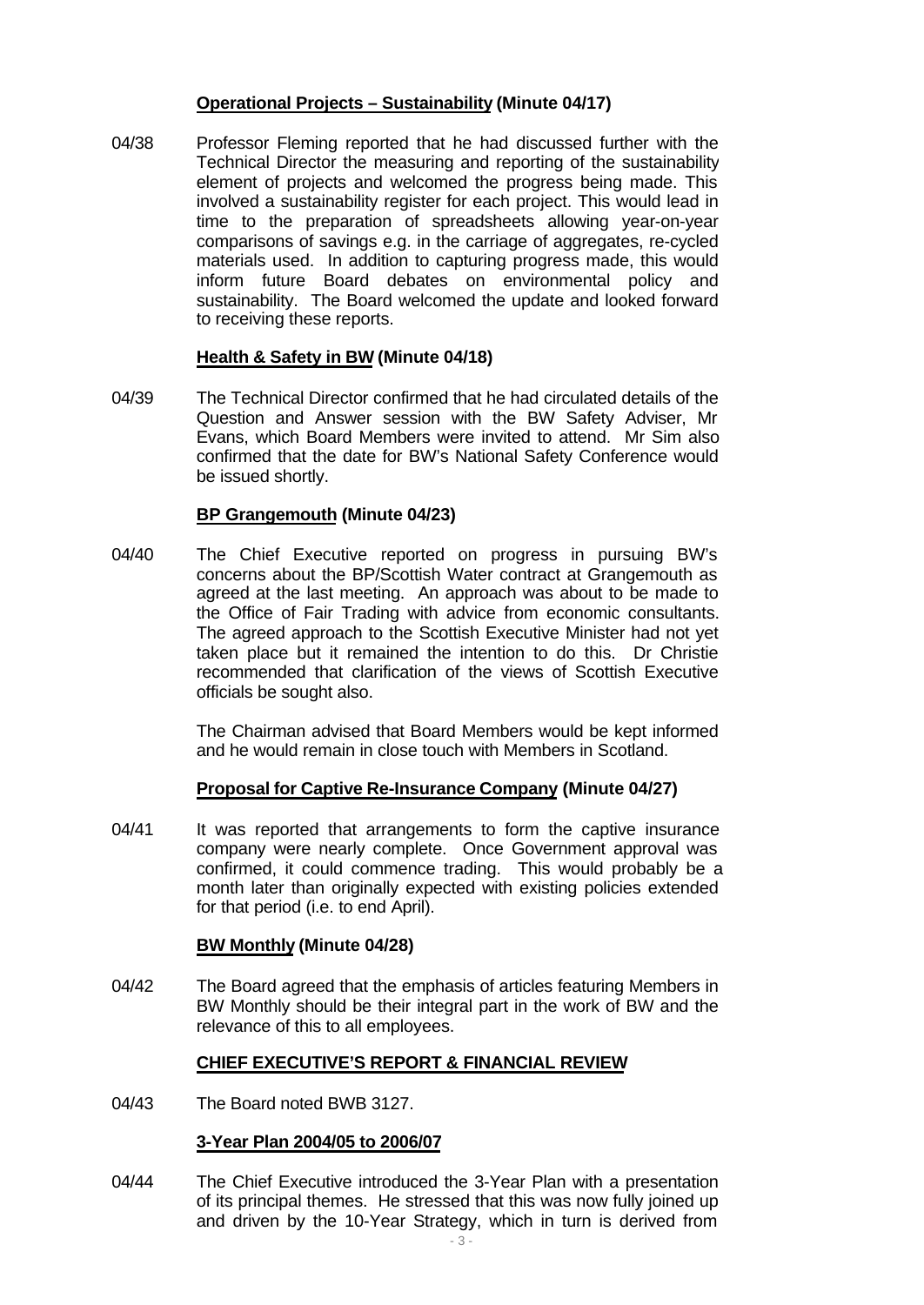Government Policy. He invited discussion and endorsement of the plan.

The Board turned first to a schedule of suggested performance indicators that had been prepared for discussion. The objective of this was to create a corporate dashboard to report on performance critical to the delivery of the strategy. The Chief Executive invited comments on the suitability of the potential dashboard indicators.

In addition to Board Members' detailed comments, the following overarching issues and concerns were identified:

**(i)** under the heading of "visitors" Board members expressed particular interest in the definition and measurement of customer satisfaction. The value of outcomes depended on the quality of the questions asked. There was a need for precision, including across groups of customers, with this feeding back to segmentation and brand awareness. This precision applied equally to establishing why people did not visit (e.g. the slow progress in attracting ethnic minority communities to the waterways.)

The Executive advised that a paper was being prepared for the next Board Meeting on customer market research and it would concentrate on these issues in the broadest sense with opportunity for a full debate;

- **(ii)** under "Our People" the Chairman pointed to the contribution of good corporate governance and to the current and proposed work of the Remuneration and Nominations Committees, particularly succession planning. Ms Malik reiterated her previous undertaking to help with BW workshops to take forward its policy on diversity;
- **(iii)** "Investment" was about more than acquisitions and disposals; it provided a dowry giving a long-term income. Ways had to be found of dealing with the unevenness of these types of income;
- **(iv)** numbers of licences and moorings were not considered adequate performance indicators for "Boating". A measure was needed of comparative waterway performance with  $\varepsilon$ feel of problems and opportunities;
- **(v)** "self-sufficiency" was defined by the Executive in cost terms and was as such "efficiency". "Efficiency" should be a dashboard heading but with further consideration of the most appropriate indicators;

"Self-sufficiency" as a dashboard heading would be considered further under para. 6 of the Chief Executive's Report.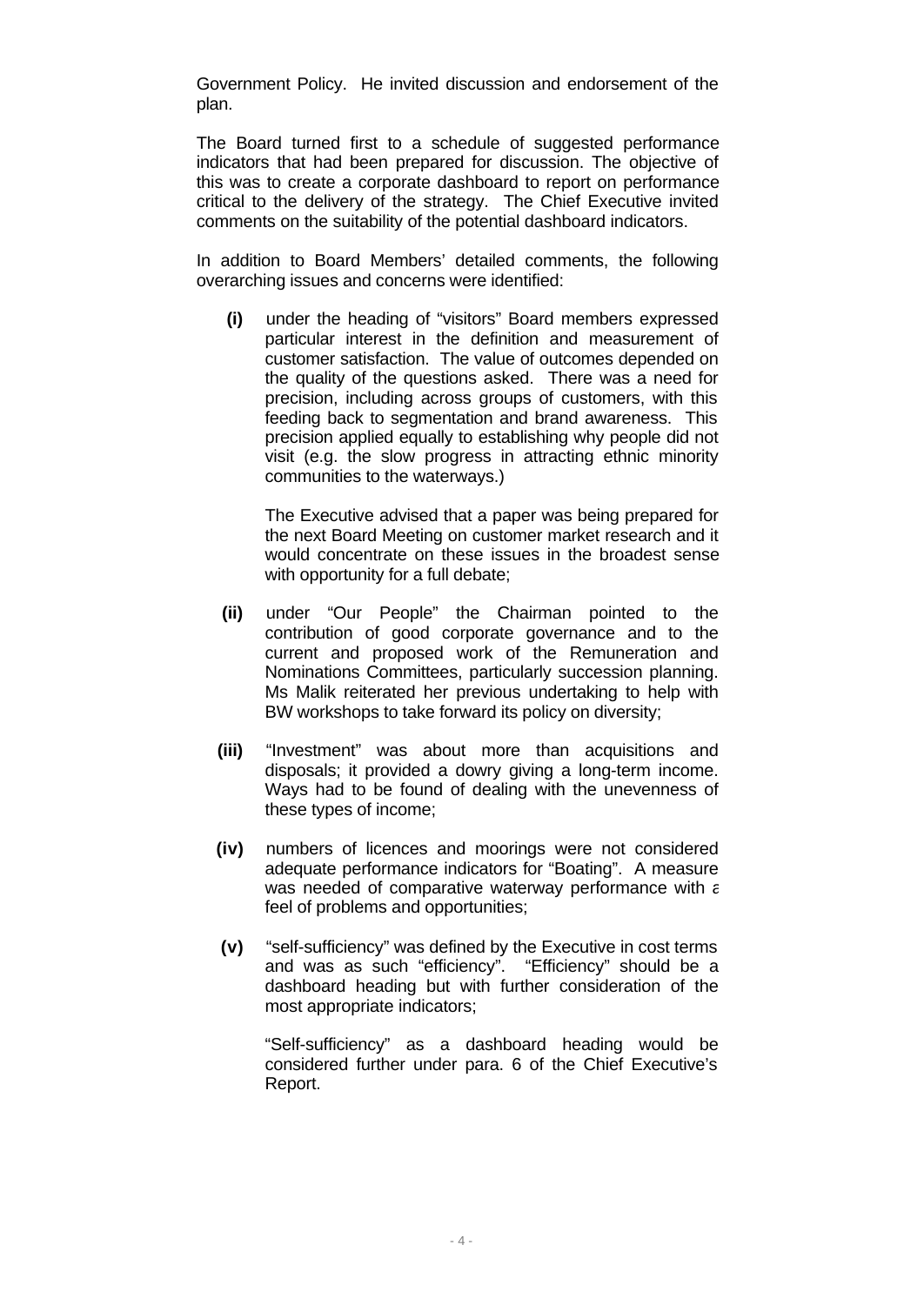**(vi)** it was felt "environment and heritage" should feature in the list of headings and account should be taken of the "wider societal" benefits of BW work.

The Executive acknowledged that the areas and indicators would need to be reviewed further to ensure consistency and relevance. Further, it was accepted that there were too many headings. Revised proposals would follow in correspondence, or with the Board Minutes, for further comment and subsequent incorporation in the Plan. This would be recognised as "Work in Progress" that would be taken up again when the Board reviewed the Strategy Plan later in the year.

The Board accepted that the dashboard approach was for use inside BW and was designed for this purpose. However, external audiences, notably Government, might have an interest. The Board reviewed the degree to which Government could or should be integrated into this approach. This was felt to touch on fundamental issues of the relationship of BW with Government e.g. BW's duty to run the business, DEFRA as shareholder. The End-to-End Review was an early opportunity to explore these issues further.

The Board then considered the detail of the 3-Year Plan.

Particular attention was given to the Section of the Plan on Sustainable Development and to the corresponding section in "Our Plan for the Future" on Corporate Social Responsibility (CSR). The Executive had accepted that the suggested approach was unsatisfactory and inconsistent. Details of a proposed new format for incorporation in each document were tabled. This again would be the subject of further refinement in the light of Board Members' comments. The objective was to achieve an effective linkage of BW's principal areas of work and CSR.

Professor Fleming highlighted BW's Environmental Code of Practice and was disappointed that there was no linkage of its review outcomes with the 3-Year Plan section on Environment and Heritage. The Chief Executive acknowledged that account should have been taken of this valuable working document which he added was being updated.

It was noted that plans were in hand for another CSR workshop, which would include Members of the Board. It was agreed this would be the opportunity to grasp the issues and achieve a meaningful and consistent approach.

Subject to the revisions to the section on sustainable development and the incorporation of a number of detailed points agreed in the Board's discussion, the 3-Year Plan was endorsed as an excellent piece of work with a good balance between challenge and achievability.

### **Self-Sufficiency**

04/45 Dr Christie commented on the explanation of what was meant by "largely self-sufficient" as included in the Chief Executive's report. This had been provided at the Board's request following the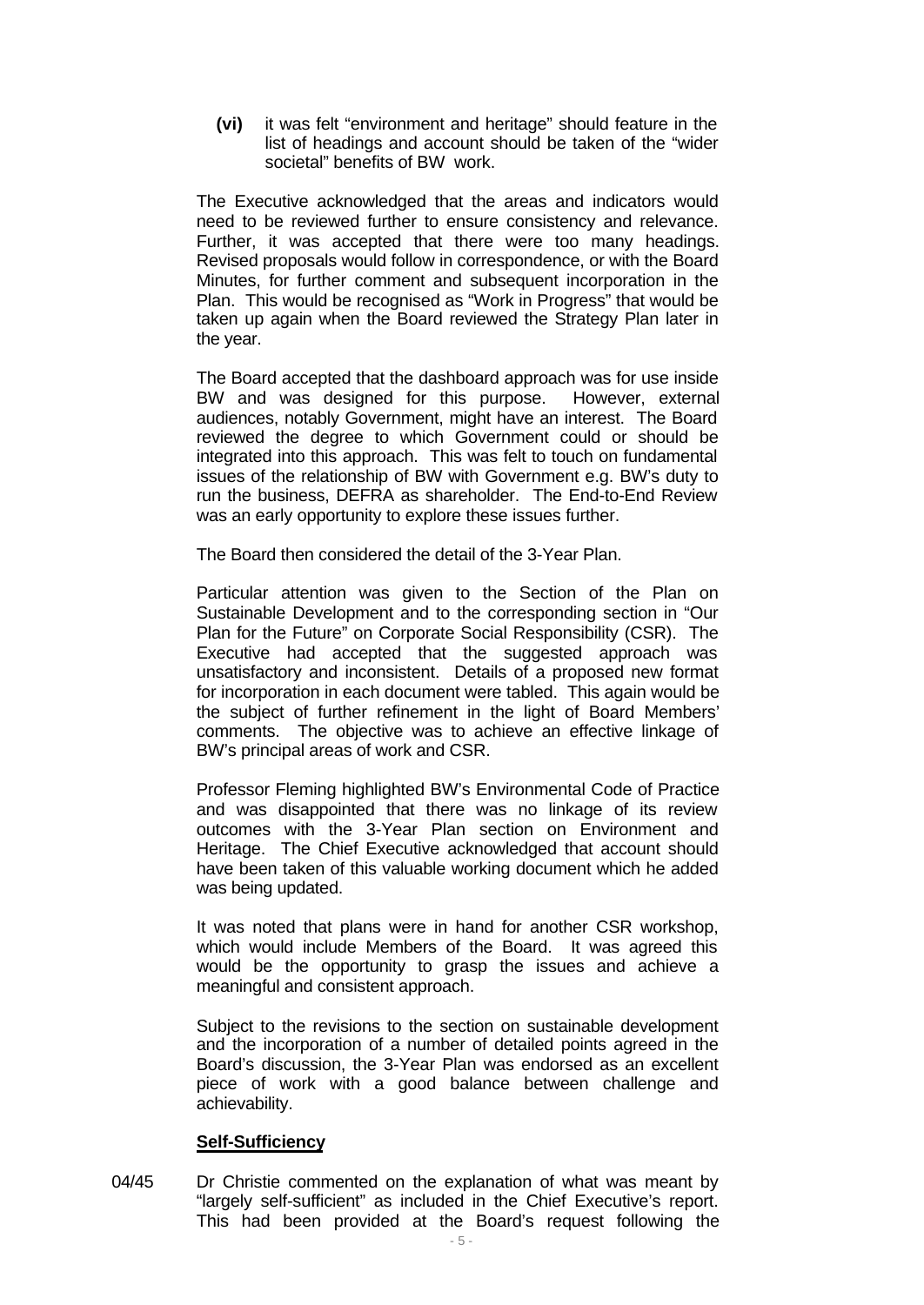discussion on the vision statement at the last meeting. He expressed concern that the emphasis on BW being able in time to fund essential work from its own income leaving Government to fund desirable or optional elements might lead to the conclusion that Government could walk away from its responsibilities for a national asset.

Responding, Mr Evans distinguished between public ownership and public funding; the Waterways will always be a public asset but this did not mean BW should not seek to obtain the necessary funding from all possible sources to reduce the pressure on the public purse. Whilst there might be a question of the most appropriate terminology "self-sufficient" conveyed a clear meaning and a basis for planning to people in BW.

The Board agreed that the topic raised fundamental issues of principle that would require further considered debate. Central to these was the nature of BW's relationship with Government, which had been discussed earlier in considering the 3-Year Plan. Also, what was meant by "essential" works as opposed to "desirable" and "optional" works needed to be clarified.

[Mr Christie left the meeting for a previously arranged engagement].

It was agreed a further discussion would be arranged.

### **BW Announcement of 15 March 2004**

04/46 The Chief Executive referred to the announcement of 140 proposed redundancies following the Executive's January Business Plan Review. Board Members had been fully advised of this. Meetings had been held by Managers across BW when the announcement was made.

> Dr Langslow advised that he had asked the Head of Audit to undertake a preliminary review of the risks and was re-assured by the outcome.

### **OPERATIONAL PROJECTS [BWB 3125]**

- 04/47 The following project was approved:
	- **· River Lee Sustainable Communities Programme Project £1.055m gross/£0 net**

On the following project, which had been agreed previously [Minute 03/134]:

**· Forth & Clyde – Glasgow Branch Port Dundas Reconnection £5.65m.** The Board agreed to proceed on the basis of the appointment of the proposed joint management team and the sharing of risk between Glasgow City Council, ISIS and BW.

The following projects which had been agreed by the Executive Directors were noted:

**· Grand Union Canal, Lock 73, Hunton Bridge, Watford £375k (Backlog)**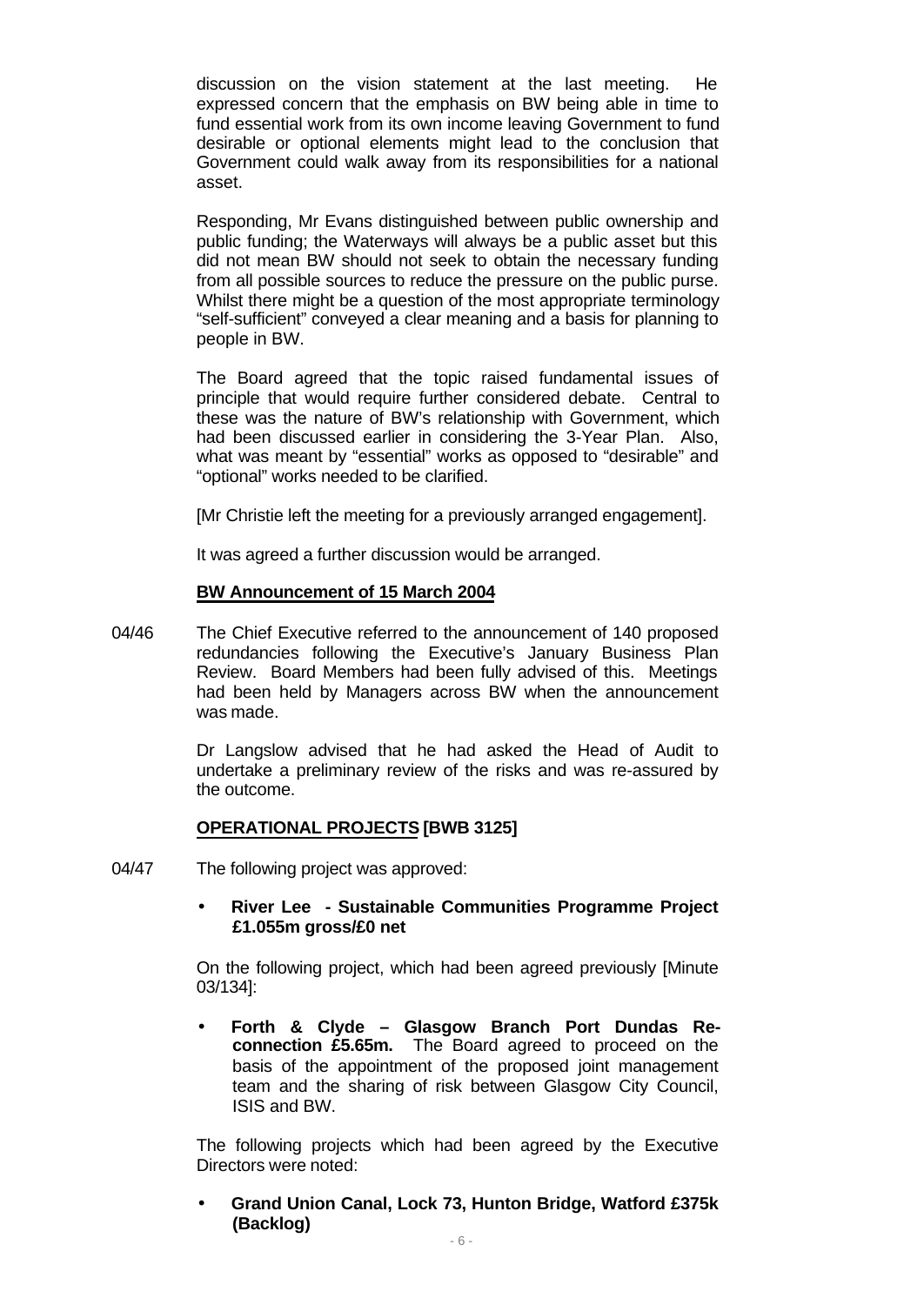- **· North Oxford Canal Stretton Embankment £289k (Backlog)**
- **· Oxford Canal Weir Repairs £311k (Backlog)**
- **· Calder & Hebble Crowthorne Bridge Embankment Work £260k (Arrears)**
- **· River Lee Limehouse Cut £280k (Arrears)**
- **· Leeds & Liverpool Canal Rufford Branch Dredging £400k (Arrears)**
- **· Caledonian Canal Clachnaharry Sea Lock and Dochgarroch Locks £315k (Arrears)**
- **· River Weaver Phase 1 Vale Royal Locks £478k**
- **· Leeds & Liverpool Liverpool Link Project Development Work £393k**
- **· Aire & Calder Navigation Hunslet Trading Estate £758k Gross/£50k net**
- **· Foxton Locks Renovation of Top Lock Cottage, Landscape Works, Geo-technical Investigation £375k gross/£75k net**
- **· Forth & Clyde Canal Auchinstarry £355k**

[Professor Fleming declared an interest in the Forth & Clyde – Port Dundas project as a Director of EnviroCentre (University of Strathclyde)].

It was agreed that future project reports should include a brief note of the planned scheduling of the works.

### **THE WATERWAYS TRUST**

04/48 The Board noted BWB 3129.

The Chief Executive advised that the final details of the new contract with the Trust had been agreed and this would be signed off in a few days.

## **HEALTH & SAFETY MANAGEMENT PROGRESS REPORT**

04/49 The Board noted BWB 3128.

The Board welcomed the incorporation of a table showing reportable accidents by location in BW. The Chief Executive did not feel that the relatively poor performance of the Yorkshire Waterway in terms of accidents and answering customer complaints (the latter reported in the Chief Executive's briefing paper) pointed to any underlying issues.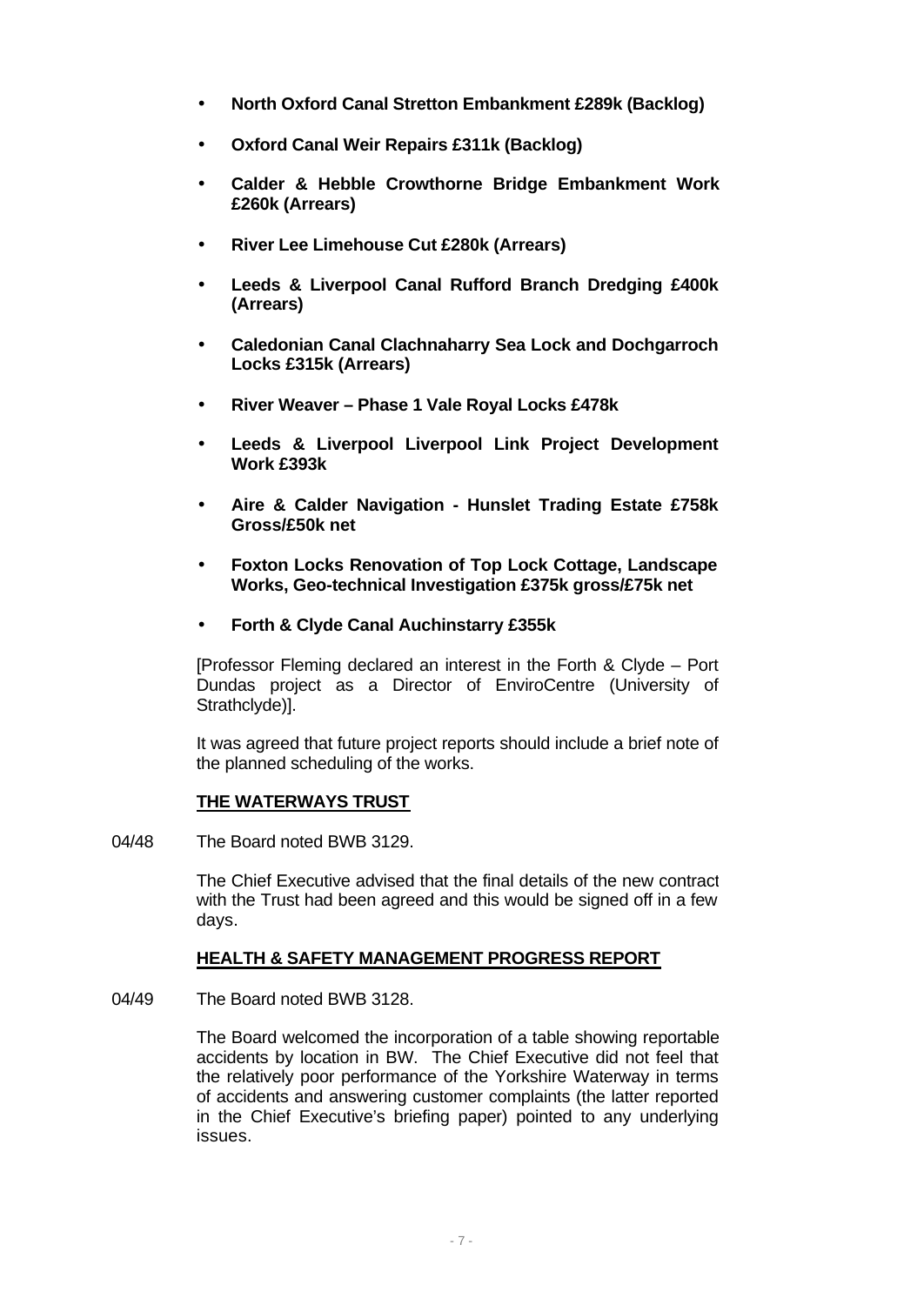### **OUR PLAN FOR THE FUTURE ANNUAL REPORT & ACCOUNTS 2003-04 [BWB 3126]**

04/50 The Board noted the content of our Plan for the Future 2004-2008 and that changes would be made to the CSR section [Page 11] arising from the previous discussion on the 3-Year Plan. When these were drawn up, the Board would see and approve them. It was also noted that an acknowledgement would be added to Regional Assemblies under Partnerships. The Chairman, Chief Executive and Marketing & Communications Director were authorised to make the final changes necessary to publish it, subject to the agreement of the Board on Page 11.

> The Board welcomed the Plan as a succinct and remarkably open document full of relevant information and challenging targets.

> The Board endorsed the proposals for publishing the Strategic Business Plan from 2005 onwards.

> The Board noted the arrangements for completing the Annual Report & Accounts 2003/04.

# **COMMERCIAL UPDATE & COMMERCIAL PROJECTS (BWB 3124)**

## **Progress on Waterside Pub Partnership**

04/51

[Text excluded for reasons of commercial confidentiality].

## **Update on BW Masts Business**

04/52 The Board endorsed the appointment of New Edge Telecommunications as BW's new mast partner on the basis set out in the memorandum.

### **Projects**

- 04/53 The Board approved the following project:
	- **·** [Text excluded for reasons of commercial confidentiality].

### **City Road Basin**

04/54 **[Text excluded for reasons of commercial confidentiality].**